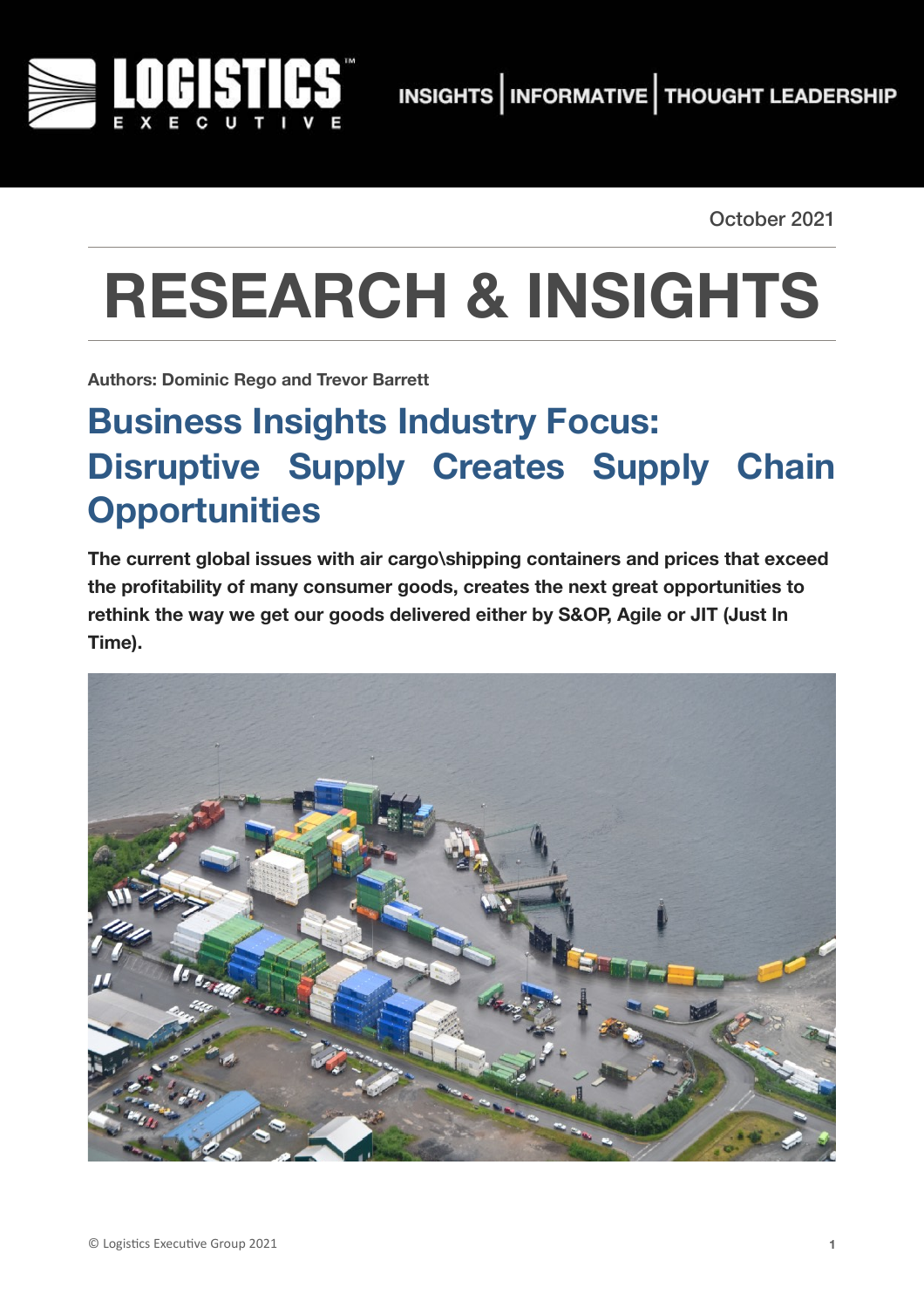#### **ANZ Situation**

New Zealand as an island nation close to a larger neighbour Australia has a diverse set of challenges when it comes to managing supply. NZ struggles with an import – export imbalance in which imports are not so viable for shipping companies, but the NZ exports make the journey more attractive.

These supply challenges are more notable in the building supplies industry where Australia already suffers from a shortage of supplies and New Zealand typically requires smaller quantities. This presents an opportunity for a consortium of mass buying to allow for a more cost effective solution in select industries.

The current impact of driver shortages, low investment in the rail system, and ports on two islands have caused lead times to



increase and inventory levels to be dramatically reduced or on back order for months, all of which have been amounting to a huge loss in sales.

#### **Short Term Gains**

With all the uncertainty in supply chain, isn't it time to stress test your current supply chain and plan a more future proof model that can sustain this ongoing shortage and find the most cost effective model for products, brands, commodities or best sellers? Examples include:

**S&OP** – Advanced planning with forecasting to ensure you have factored in longest lead times

**JIT** – Fast Moving\ A products – Can these go airfreight in smaller quantities to meet immediate demand

**Agile** – Flexibility to move product through fastest or most cost effective route.

**Omni-Channel** – Sourcing products closest to the customer if not in a DC or located in a store or smaller retailer.



We believe actively looking for the quick wins and gains will ensure you can be proactive and manage your supply daily to ensure you have the best model to suit your product, service or commodity.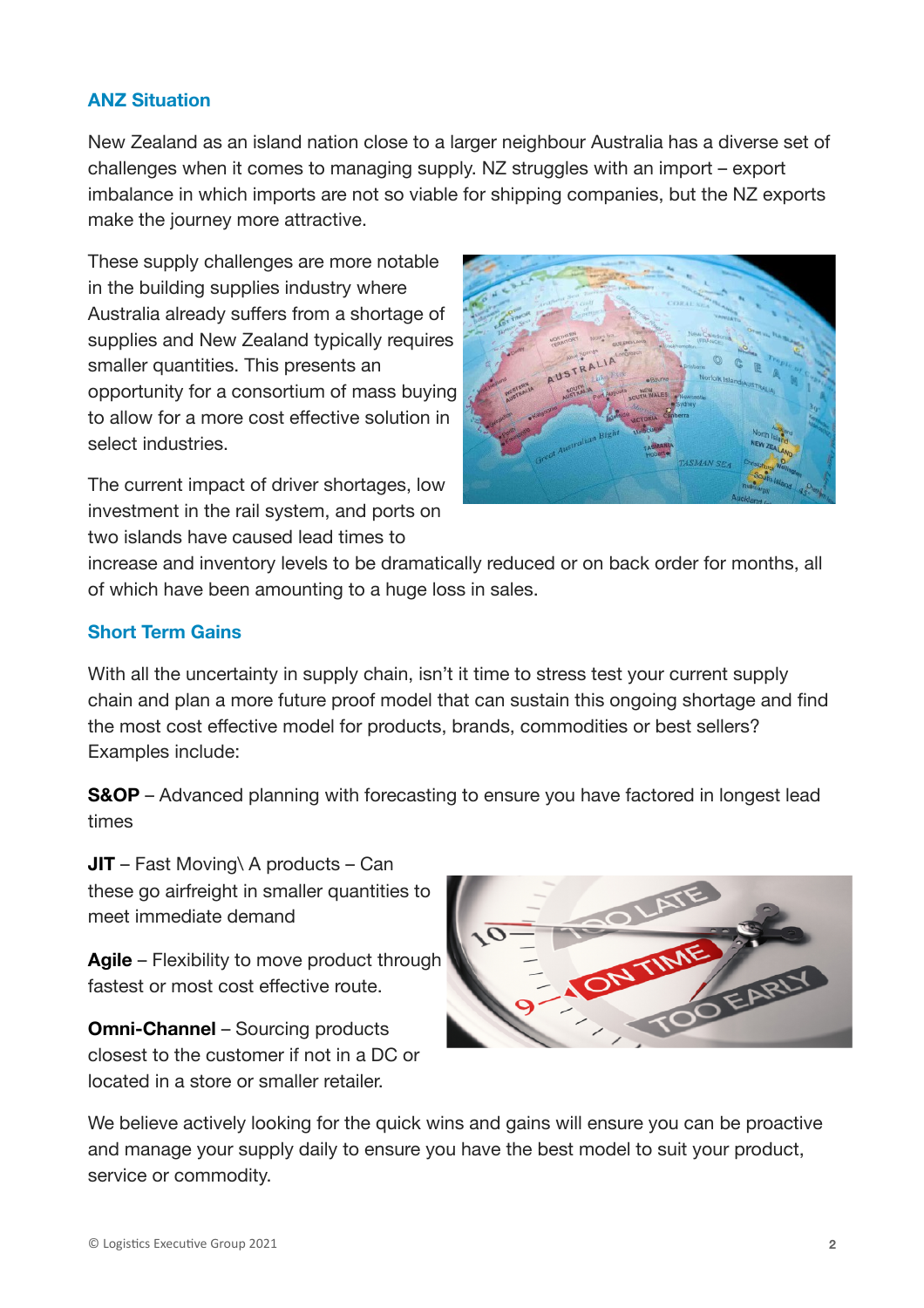#### **Moving from Just in Time to Just in Case logistics – the fail safe way to combat our new "Normal"**

The dramatic rise in container rates in some cases 1000% increase from last year's rates has caused a rethink of supply chain fundamentals. In pursuit of greater efficiency, many businesses de-emphasized supply chain flexibility and resilience. Today's situation calls for rebalancing priorities.

To combat the market forces and be ahead of the game, balance the low cost and efficiency of the JIT model with the need to be agile in reacting to the current market challenges.

Just in Case logistics fundamentals have been the essence of logistics for military, disaster relief and aid for most governments across the globe. This is now a key driving factor for main stream logistics.

The key building blocks of a "Just in Case" supply chain are as follows:

#### **Keep it Simple**

Simplifying the supply chain will make your business more agile and able to adapt to the new pandemic dynamics. In response to reduced demand or peak demand focusing on prioritising the products that matter is critical.

The move to outsource all activities that are not core to your business. This will lead to management time and efforts focus on activity that supports business success.

All suppliers need to be revalidated for credit. Simplifying the number of suppliers will also free up administration and management time and effort.

#### **Core Just in Case Products**

Products that are pandemic demand friendly need to be stock piled. This technique has been used in military for many years. Products that are pandemic friendly include those in your offering that can lead to demand surges and panic buying. Check your sourcing decisions and make sure suppliers that operate in many geographical areas can be turned on and off depending on the availability of transport access. Push the demand priorities back to the supplier.

#### **Near Sourcing**

Look for suppliers that are able to be turned on and off closer to your market and closer to your customer's demand. This is key in combating the high container freight rates. Stock piling of inventory of these key products by removing layers that exist between manufacturing and your end customer.

#### **Plan B and Redundancy**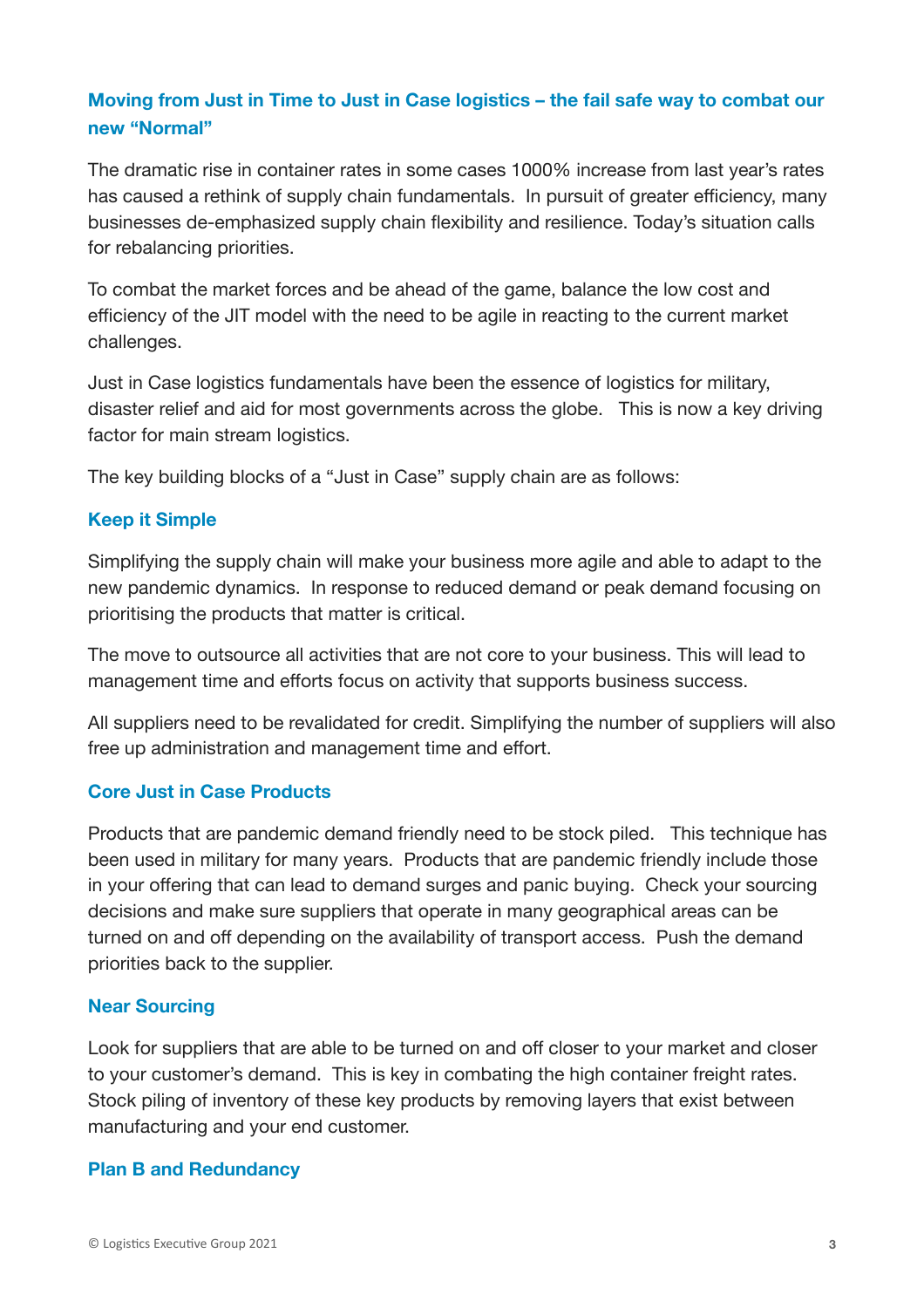Risk will be reduced by making sure your Plan B is in place to protect your business from price fluctuation. This needs to be factored for all core supply lines.

#### **Warehouse Design and Capacity Management**

There has been a trend of late to take on more warehouse footprint than required. The demand for warehousing had exponentially increased due to the limited supply and urgent need to manage more and more just in case inventory holding closer to market. Having the foresight to predict the pandemic logistics forces is not common to all but the fundamentals of limited container availability and high price of freight rates means Just in Case logistics is the only way forward to maintain business continuity. This is our new normal.

#### **Long Term Supply Chain Strategy**

The short term gains can help your business for the next  $2 - 5$  year strategy in your Supply Chain, as you are aware any longer will make it less flexible to change in these turbulent times. Having a robust flexible Supply Chain strategy that incorporates solutions to deal with disruptions and having a team who know what the ultimate strategy is to quickly be able to avert any disruptions or stresses for internal and external customers.

The value in getting this on track from the start is the difference between success or disruption which we all know creates turmoil in all areas of sales, marketing, staff retention & staying in the black.

### **ABOUT THE AUTHORS**



**Trevor Barrett**  Managing Partner - New Zealand

Mr. Barrett is a career supply chain and logistics professional commencing in the South African Defence Force proudly serving in land and maritime technical postings followed by senior private sector roles encompassing technology, logistics, sales and operations with tier 1 MNCs. He has held senior country level executive positions with Tier 1 global logistics organisations, possesses an extensive operational background with experience across all facets of supply chain and logistics operations having also held senior positions with global brands operating in 4PL/3PL. As an accomplished consulting and corporate advisory specialist he has hands-on skills from operational warehouse floor planning through to financial analysis and logistics and supply chain contract, Tender and RF design, deployment and execution.